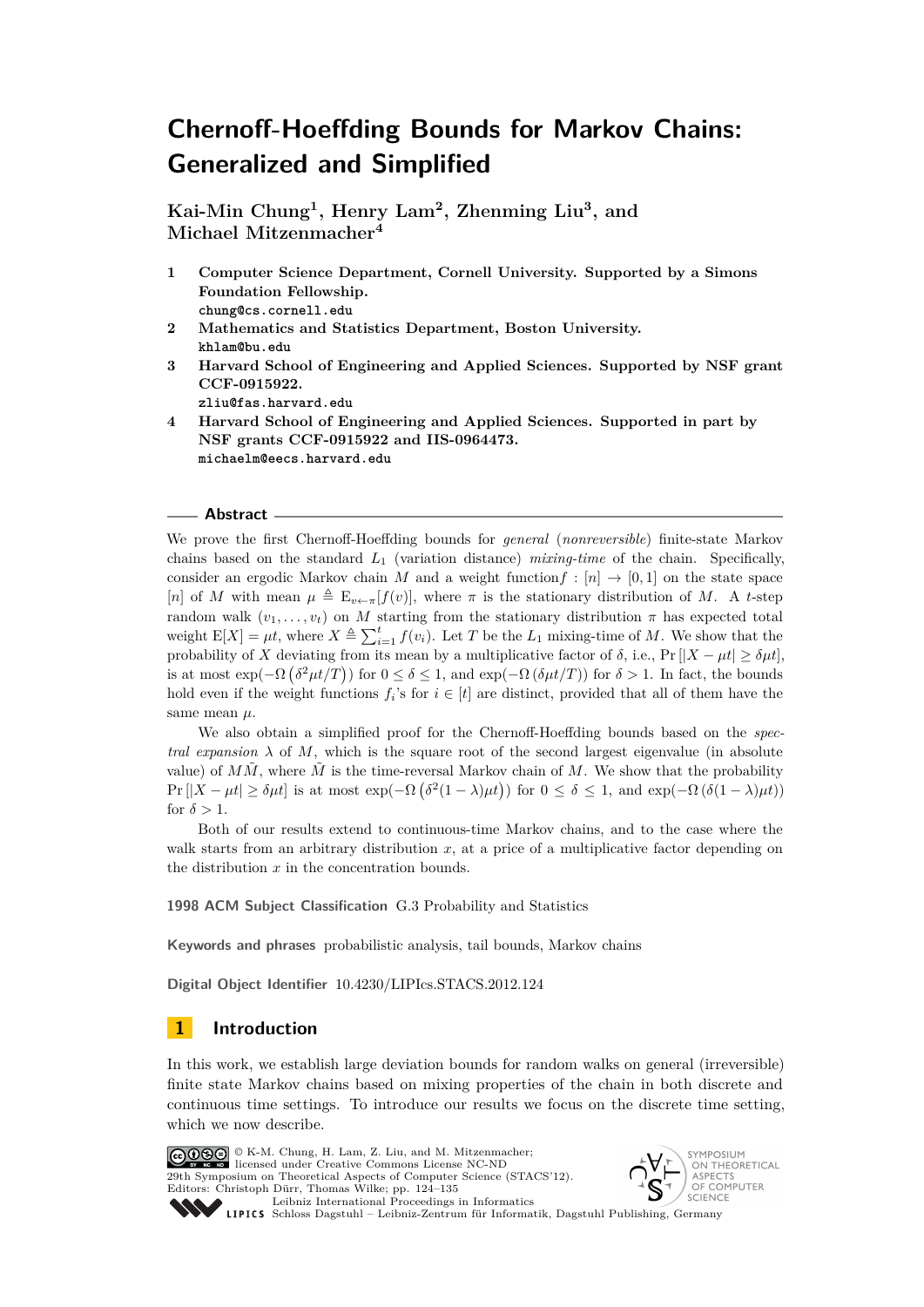Let *M* be an ergodic Markov chain with finite state space  $V = [n]$  and stationary distribution  $\pi$ . Let  $(v_1, \ldots, v_t)$  denote a *t*-step random walk on *M* starting from a distribution  $\varphi$  on *V*. For every  $i \in [t]$ , let  $f_i: V \to [0, 1]$  be a weight function at step *i* so that  $E_{v \leftarrow \pi}[f_i(v)] =$  $\mu > 0$  for all *i*. Define the total weight of the walk  $(v_1, \ldots, v_t)$  by  $X \triangleq \sum_{i=1}^t f_i(v_i)$ . The expected total weight of the random walk  $(v_1, \ldots, v_t)$  is  $E[\frac{1}{t}X] \approx \mu$  as  $t \to \infty$ .

When the  $v_i$ 's are drawn independently according to the stationary distribution  $\pi$ , a standard Chernoff-Hoeffding bound says that

$$
\Pr\left[|X - \mu t| \ge \delta \mu t\right] \le \begin{cases} e^{-\Omega(\delta^2 \mu t)} & \text{for } 0 \le \delta \le 1, \\ e^{-\Omega(\delta \mu t)} & \text{for } \delta > 1. \end{cases}
$$

However, when  $(v_1, \ldots, v_t)$  is a random walk on a Markov chain *M*, it is known that the concentration bounds depend inherently on the mixing properties of *M*, that is the speed at which a random walk converges toward its stationary distribution.

Variants of Chernoff-Hoeffding bounds for random walk on Markov chains have been studied in several fields with various motivations [\[5,](#page-10-0) [10,](#page-10-1) [11,](#page-10-2) [12,](#page-10-3) [17,](#page-11-1) [16,](#page-11-2) [7\]](#page-10-4). For instance, these bounds are linked to the performance of Markov chain Monte Carlo integration techniques [\[11,](#page-10-2) [9\]](#page-10-5). They have also been applied to various online learning problem [\[15\]](#page-10-6), testing properties of a given graph [\[6\]](#page-10-7), leader election problems [\[10\]](#page-10-1), analyzing the structure of the social networks [\[2,](#page-10-8) [13\]](#page-10-9), understanding the performance of data structures [\[4\]](#page-10-10), and computational complexity [\[7\]](#page-10-4). Improving such bounds is therefore of general interest.

We improve on previous work in two ways. First, all the existing deviation bounds, as far as we know, are based on the *spectral expansion*  $\lambda(M)$  of the chain M. This spectral expansion  $\lambda(M)$  characterizes how much M can stretch vectors in  $\mathbb{R}^n$  under a normed space defined by the stationary distribution  $\pi$ , which coincides with the second largest absolute eigenvalue of *M* when *M* is reversible. (A formal definition is deferred to Section [2.](#page-2-0)) The most general result for Markov chains in this form (see, e.g. [\[12,](#page-10-3) [16\]](#page-11-2)) is

<span id="page-1-0"></span>
$$
\Pr\left[|X - \mu t| \ge \delta \mu t\right] \le \begin{cases} \|\varphi\|_{\pi} e^{-\Omega\left((1-\lambda)\delta^2 \mu t\right)} & \text{for } 0 \le \delta \le 1, \\ \|\varphi\|_{\pi} e^{-\Omega\left((1-\lambda)\delta \mu t\right)} & \text{for } \delta > 1. \end{cases} \tag{1}
$$

where  $\varphi$  is an arbitrary initial distribution and  $\|\cdot\|_{\pi}$  is the  $\pi$ -norm (which we define formally later).

However, for general irreversible Markov chains, the spectral expansion  $\lambda$  does not directly characterize the mixing time of a chain and thus may not be a suitable parameter for such bounds. A Markov chain *M* could mix rapidly, but have a spectral expansion  $\lambda$  close to 1, in which case Eq. [\(1\)](#page-1-0) does not yield meaningful bound. In fact there is a way to modify any given Markov chain  $M$  so that the modified Markov chain  $M'$  has (asymptotically) the same mixing-time as  $M$ , but the spectral expansion of  $M'$  equals 1 (Appendix [A](#page-11-3) gives a detailed construction). It is therefore natural to seek a Chernoff-type bound for Markov chains directly parameterized by the chain's mixing time *T*.

Second, most previous analyses for deviation bounds such as Eq. [\(1\)](#page-1-0) are based on *nonelementary* methods such as perturbation theory [\[5,](#page-10-0) [12,](#page-10-3) [11,](#page-10-2) [17\]](#page-11-1). Kahale [\[10\]](#page-10-1) and Healy [\[7\]](#page-10-4) provided two elementary proofs for reversible chains, but their results yield weaker bounds than those in Eq. [\(1\)](#page-1-0). Recently, Wagner [\[16\]](#page-11-2) provided another elementary proof for reversible chains matching the form in Eq. [\(1\)](#page-1-0). Together with the technique of "reversiblization" [\[3,](#page-10-11) [12\]](#page-10-3), Wagner's analysis can be generalized to irreversible chains. However, his use of decoupling on the linear projections outright arguably leads to a loss of insight; here we provide an approach based on directly tracing the corresponding sequence of linear projections, in the spirit of [\[7\]](#page-10-4). This more elementary approach allows us to tackle both reversible and irreversible chains in a unified manner that avoids the use of "reversiblization".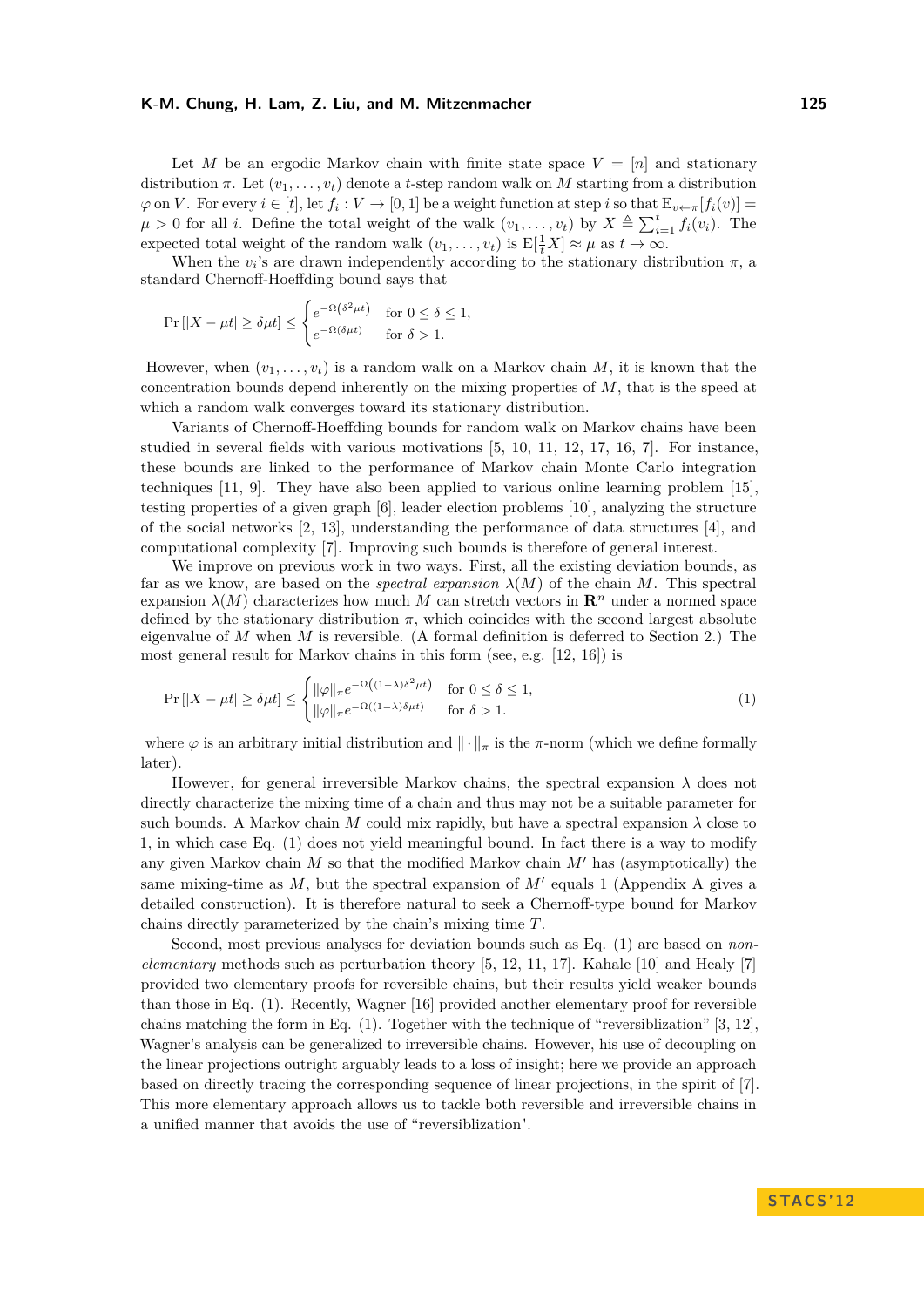As we describe below, we prove a Chernoff-type bound for general irreversible Markov chains with general weight functions  $f_i$  based on the standard  $L_1$  (variation distance) mixing time of the chain, using elementary techniques based on extending ideas from [\[7\]](#page-10-4). The exponents of our bounds are tight up to a constant factor. As far as we know, this is the first result that shows that the mixing time is sufficient to yield these types of concentration bounds for random walks on Markov chains. Along the way we provide a unified proof for [\(1\)](#page-1-0) for both reversible and irreversible chains based only on elementary analysis. This proof may be of interest in its own right.

## <span id="page-2-0"></span>**2 Preliminaries**

Throughout this paper we shall refer *M* as the discrete time Markov chain under consideration. Depending on the context, *M* shall be interpreted as either the chain itself or the corresponding transition matrix (i.e. it is an *n* by *n* matrix such that  $M_{i,j}$  represents the probability a walk at state *i* will move to state *j* in the next step). For the continuous time counterpart, we write  $\Lambda$  as the generator of the chain and let  $M(t) = e^{t\Lambda}$ , which represents the transition probability matrix from  $t_0$  to  $t_0 + t$  for an arbitrary  $t_0$ .

Let *u* and *w* be two distributions over the state space **V**. The *total variation* distance between *u* and *w* is  $||u - w||_{TV} = \max_{A \subseteq V} |\sum_{i \in A} u_i - \sum_{i \in A} w_i| = \frac{1}{2} ||u - w||_1$ .

Let  $\epsilon > 0$ . The mixing time of a *discrete time* Markov chain *M* is

 $T(\epsilon) = \min \{ t : \max_x \| xM^t - \pi \|_{TV} \leq \epsilon \},$  where *x* is an arbitrary initial distribution. The mixing time of a *continuous time* Markov chain specified by the generator  $\Lambda$  is  $T(\epsilon)$  $\min \{ t : \max_x \| xM(t) - \pi \|_{TV} \leq \epsilon \},$  where  $M(t) = e^{\Lambda t}$ .

We next define an inner product space specified by the stationary distribution  $\pi$ :

**Definition 1** (Inner product under  $\pi$ -kernel). Let M be an ergodic Markov chain with state space  $[n]$  and  $\pi$  be its stationary distribution. Let *u* and *v* be two vectors in  $R^n$ . The *inner product under the*  $\pi$ *-kernel* is  $\langle u, v \rangle_{\pi} = \sum_{x \in [n]} \frac{u_i v_i}{\pi(i)}$ .

We may verify that  $\langle \cdot, \cdot \rangle_{\pi}$  indeed forms an inner product space by checking it is symmetric, linear in the first argument, and positive definite. The  $\pi$ -norm of a vector *u* in  $R^n$  is  $||u||_{\pi} = \sqrt{\langle u, u \rangle_{\pi}}$ . Note that  $||\pi||_{\pi} = 1$ . For a vector  $x \in R^n$ , we write  $x^{\parallel} = \langle x, \pi \rangle_{\pi} \pi$  for its component along the direction of  $\pi$  and  $x^{\perp} = x - x^{\parallel}$  for its component perpendicular to  $\pi$ .

We next define the *spectral norm* of a transition matrix.

 $\triangleright$  **Definition 2** (Spectral norm). Let *M* the transition matrix of an ergodic Markov chain. Define the spectral norm of *M* as  $\lambda(M) = \max_{\langle x,\pi \rangle_{\pi}=0} \frac{\|xM\|_{\pi}}{\|x\|_{\pi}}$  $\frac{xM||\pi}{||x||_\pi}$ .

When *M* is clear from the context, we shall simply write  $\lambda$  for  $\lambda(M)$ . We shall also refer  $1 - \lambda(M)$  as the *spectral gap* of the chain *M*. In the case when *M* is reversible,  $\lambda(M)$ coincides with the second largest eigenvalue of *M* (the largest eigenvalue of *M* is always 1). However, when *M* is irreversible, such relation does not hold (one hint to realize that the eigenvalues of *M* for an irreversible chain can be complex, and the notion of being the second largest may not even be well defined). Nevertheless, we can still connect  $\lambda(M)$ with an eigenvalue of a matrix related to M. Specifically, let  $\tilde{M}$  be the time reversal of M:  $\tilde{M}(x, y) = \frac{\pi(y)M(y, x)}{\pi(x)}$ . The *multiplicative reversiblization*  $R(M)$  of *M* is  $R(M) \equiv M\tilde{M}$ . The value of  $\lambda(M)$  then coincides with the square root of the second largest eigenvalue of  $R(M)$ , i.e.  $\lambda(M) = \sqrt{\lambda(R(M))}$ . Finally, notice that the stationary distribution of *M*,  $\tilde{M}$ , and *R* are all the same. These facts can be found in [\[3\]](#page-10-11).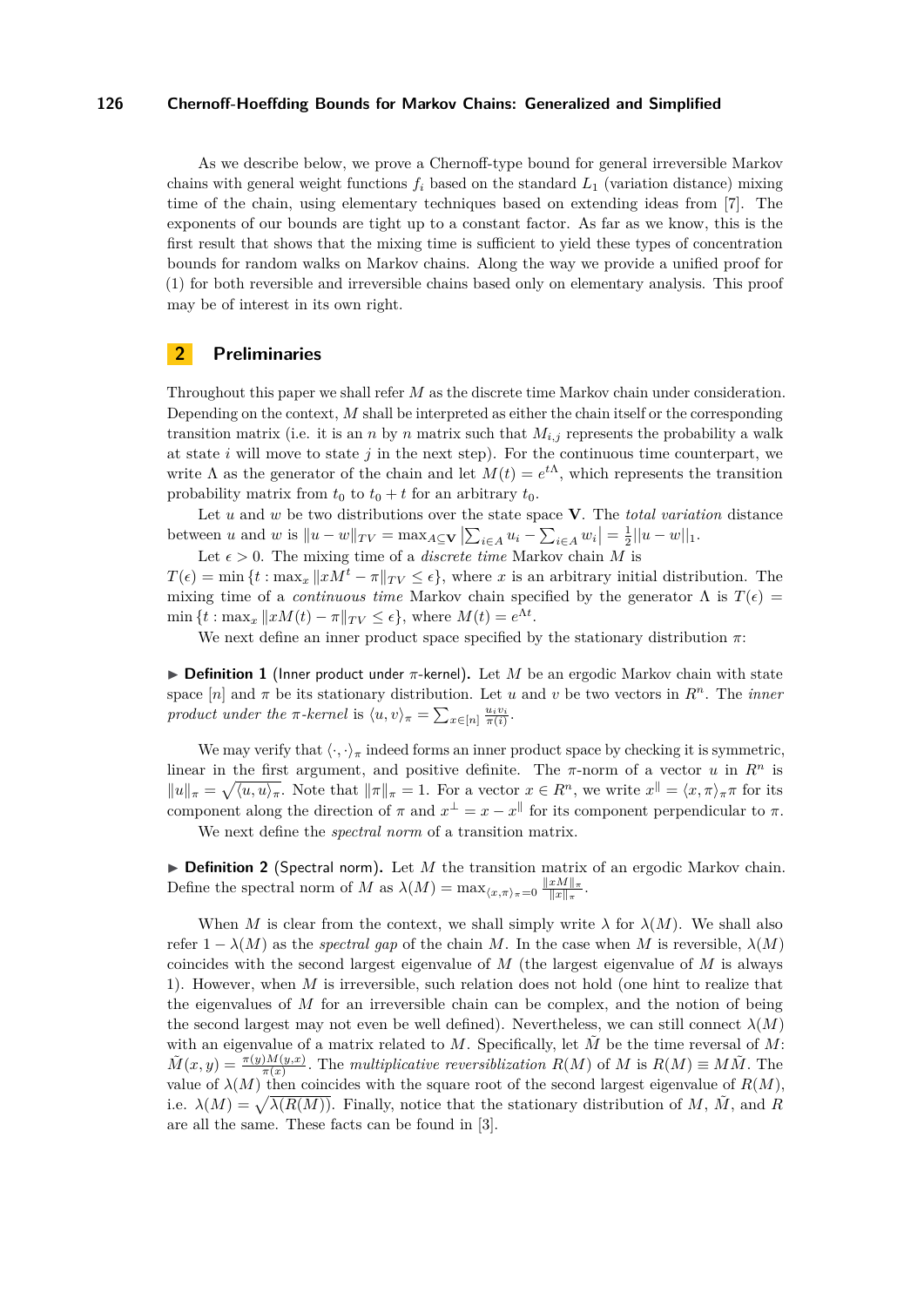## **3 Chernoff-Hoeffding Bounds for Discrete Time Markov Chains**

We now present our main result formally.

<span id="page-3-0"></span> $\triangleright$  **Theorem 3.** Let M be an ergodic Markov chain with state space  $[n]$  and stationary *distribution*  $\pi$ *. Let*  $T = T(\epsilon)$  *be its*  $\epsilon$ *-mixing time for*  $\epsilon \leq 1/8$ *. Let*  $(V_1, \ldots, V_t)$  *denote* a *t-step random walk on M starting from an initial distribution*  $\varphi$  *on* [*n*]*, i.e.,*  $V_1 \leftarrow \varphi$ *. For every*  $i \in [t]$ , let  $f_i : [n] \to [0,1]$  be a weight function at step *i* such that the expected weight  $E_{v \leftarrow \pi}[f_i(v)] = \mu$  for all i. Define the total weight of the walk  $(V_1, \ldots, V_t)$  by  $X \triangleq \sum_{i=1}^t f_i(V_i)$ . *There exists some constant c* (which is independent of  $\mu$ ,  $\delta$  and  $\epsilon$ ) such that

1. 
$$
\Pr[X \ge (1+\delta)\mu t] \le \begin{cases} c\|\varphi\|_{\pi} \exp\left(-\delta^2 \mu t/(72T)\right) & \text{for } 0 \le \delta \le 1 \\ c\|\varphi\|_{\pi} \exp\left(-\delta \mu t/(72T)\right) & \text{for } \delta > 1 \end{cases}
$$
  
2. 
$$
\Pr[X \le (1-\delta)\mu t] \le c\|\varphi\|_{\pi} \exp\left(-\delta^2 \mu t/(72T)\right) \quad \text{for } 0 \le \delta \le 1
$$

Before we continue our analysis, we remark on some aspects of the result.

**Optimality of the bound** The bound given in Theorem [3](#page-3-0) is optimal among all bounds based on the mixing time of the Markov chain, in the sense that for any given *T* and constant *ε*, one can find a *δ*, a family of functions  $\{f_i: V \to [0,1]\}$ , and a Markov chain with mixing time  $T(\varepsilon) = T$  that has deviation probabilities matching the exponents displayed in Theorem [3,](#page-3-0) up to a constant factor. In this regard, the form of our dependency on *T* is tight for constant *ε*. For example, consider the following Markov chain:

- $\blacksquare$  The chain consists of 2 states  $s_1$  and  $s_2$ .
- $\blacksquare$  At any time step, with probability p the random walk jumps to the other state and with probability  $1 - p$  it stays in its current state, where p is determined below.
- for all  $f_i$ , we have  $f_i(s_1) = 1$  and  $f_i(s_2) = 0$ .

Notice that the stationary distribution is uniform and  $T(\epsilon) = \Theta(1/p)$  when  $\epsilon$  is a constant. Thus, we shall set  $p = \Theta(1/T)$  so that the mixing-time  $T(\varepsilon) = T$ . Let us consider a walk starting from *s*<sup>1</sup> for sufficiently large length *t*. The probability that the walk stays entirely in  $s_1$  up to time *t* is  $(1 - p)^t \approx e^{-tp} = \exp(-\Theta(t/T))$ . In other words, for  $\delta = 1$  we have  $Pr[X \ge (1 + \delta)\mu t] = Pr[X \ge t] = Pr[\text{the walk stays entirely in } s_1] = \exp(-\Theta(t/T(\epsilon)))$ . This matches the first bound in Theorem [3](#page-3-0) asymptotically, up to a constant factor in the exponent. The second bound can be matched similarly by switching the values of  $f_i(\cdot)$  on  $s_1$  and  $s_2$ . Finally, we remark that this example only works for  $\epsilon = \Omega(1)$ , which is how mixing times appear in the usual contexts. It remains open, though, whether our bounds are still optimal when  $\epsilon = o(1)$ .

**Dependency on the threshold**  $\epsilon$  of the mixing time Note that the dependence of  $\epsilon$ only lies on  $T(\epsilon)$ . Since  $T(\epsilon)$  is non-decreasing in  $\epsilon$ , it is obvious that  $\epsilon = 1/8$  gives the best bound in the setting of Theorem [3.](#page-3-0) In fact, a more general form of our bound, as will be seen along our derivation later, replaces  $1/72$  in the exponent by a factor  $(1-\sqrt{2\epsilon})/36$ . Hence the optimal choice of  $\epsilon$  is the maximizer of  $(1 - \sqrt{2\epsilon})/T(\epsilon)$  (with  $\epsilon < 1/2$ ), which differs for different Markov chains. Such formulation seems to offer incremental improvement and so we choose to focus on the form in Theorem [3.](#page-3-0)

**Comparison with spectral expansion based Chernoff bound** The bound given in Theorem [3](#page-3-0) is *not* always stronger than spectral expansion based Chernoff bounds [\(1\)](#page-1-0) that is presented in, for example, Lezaud [\[12\]](#page-10-3) and Wagner [\[16\]](#page-11-2). Consider, for instance, a random constant degree regular graph *G*. One can see that the spectral gap of the Markov chain induced by a random walk over *G* is a constant with high probability. On the other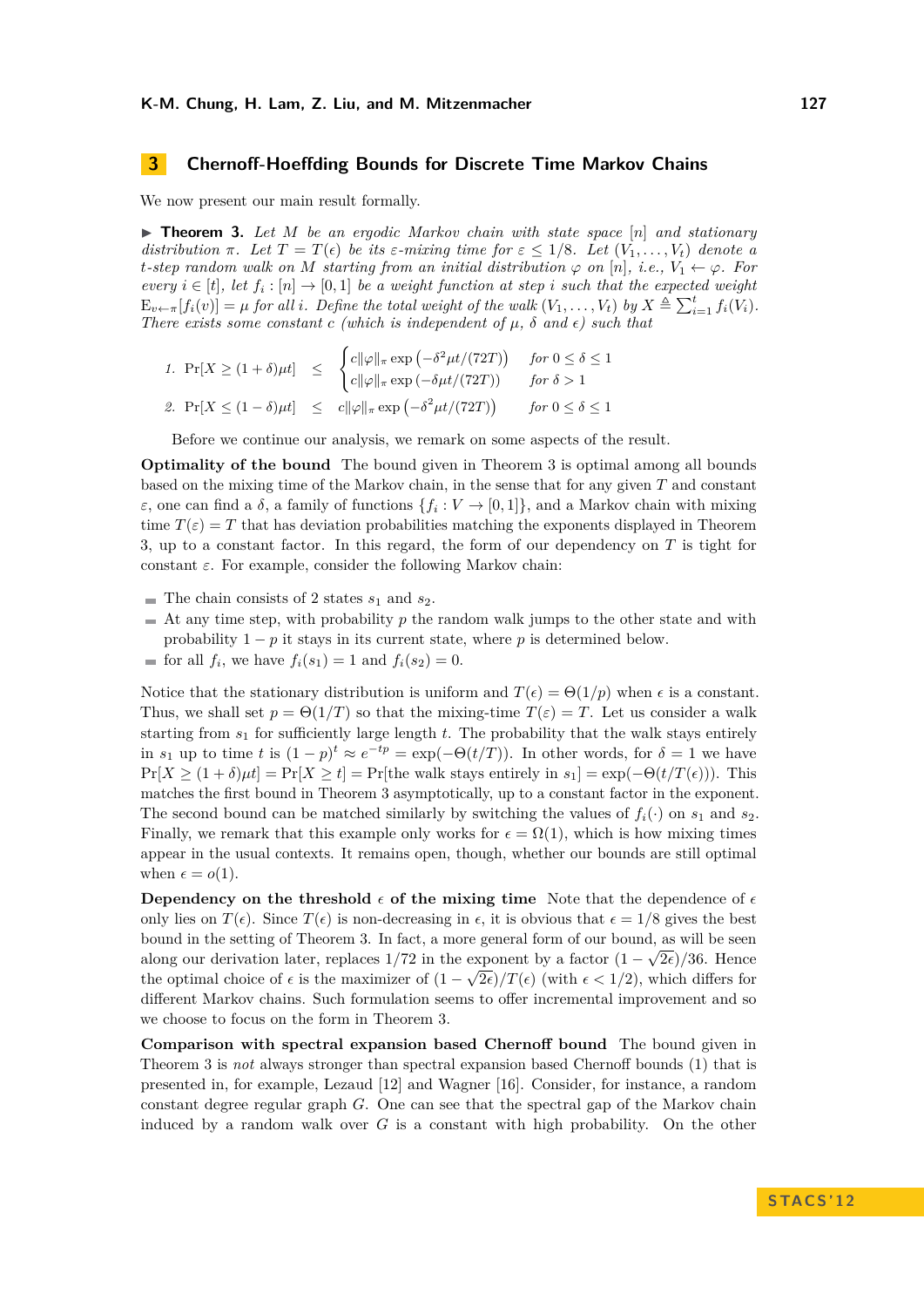hand, the mixing time of the chain is at least  $\Omega(\log n)$  because the diameter of a constant degree graph is at least  $\Omega(\log n)$ . Lezaud [\[12\]](#page-10-3) or Wagner [\[16\]](#page-11-2) gives us a concentration bound  $Pr[X \ge (1 + \epsilon)\mu t] \le c \|\varphi\|_{\pi} \exp(-\Theta(\delta^2 \mu t))$  when  $\delta < 1$  while Theorem [3](#page-3-0) gives us  $\Pr[X \ge (1+\epsilon)\mu t] \le c \|\varphi\|_{\pi} \exp(-\Theta(\delta^2 \mu t/(\log n))).$ 

**Comparison with a union bound** Assuming the spectral expansion based Chernoff bound in Lezaud [\[12\]](#page-10-3) and Wagner [\[16\]](#page-11-2), there is a simpler analysis to yield a mixing time based bound in a similar but weaker form than Theorem [3:](#page-3-0) we first divide the random walk  $(V_1, ..., V_t)$  into  $T(\epsilon)$  groups for a sufficiently small  $\epsilon$  such that the *i*<sup>th</sup> group consists of the sub-walk  $V_i, V_{i+T(\epsilon)}, V_{i+2T(\epsilon)}, \dots$  The walk in each group is then governed by the Markov chain  $M^{T(\epsilon)}$ . This Markov chain has unit mixing time and as a result, its spectral expansion can be bounded by a constant (by using our Claim [3.1](#page-5-0) below). Together with a union bound across different groups, we obtain

<span id="page-4-0"></span>1. 
$$
\Pr[X \ge (1+\delta)\mu t] \le \begin{cases} cT\|\varphi\|_{\pi} \exp\left(-\delta^2 \mu t/(72T)\right) & \text{for } 0 \le \delta \le 1\\ cT\|\varphi\|_{\pi} \exp\left(-\delta \mu t/(72T)\right) & \text{for } \delta > 1 \end{cases}
$$
  
2. 
$$
\Pr[X \le (1-\delta)\mu t] \le cT\|\varphi\|_{\pi} \exp\left(-\delta^2 \mu t/(72T)\right) \quad \text{for } 0 \le \delta \le 1
$$
 (2)

Theorem [3](#page-3-0) shaves off the extra leading factors of *T* in these inequalities, which has significant implications. For example, Eq. [\(2\)](#page-4-0) requires the walk to be at least  $\Omega(T \log T)$ , while our bounds address walk lengths between *T* and *T* log *T*. Our tighter bound further can become important when we need a tighter polynomial tail bound.

As a specific example, saving the factor of *T* becomes significant when we generalize these bounds to continuous-time chains using the discretization strategy in Fill [\[3\]](#page-10-11) and Lezaud [\[12\]](#page-10-3). The strategy is to apply known discrete time bound on the discretized continuous time chain, say in a scale of *b* units of time, followed by taking limit as  $b \rightarrow 0$  to yield the corresponding continuous time bound. Using this to obtain a continuous analog of Eq. [\(2\)](#page-4-0) does not work, since under the *b*-scaled discretization the mixing time becomes  $T/b$ , which implies that the leading factor in Eq. [\(2\)](#page-4-0) goes to infinity in the limit as  $b \to 0$ .

We now proceed to prove Theorem [3.](#page-3-0)

**Proof.** (of Theorem [3\)](#page-3-0) We partition the walk  $V_1, ..., V_t$  into  $T = T(\epsilon)$  subgroups so that the *i*-th sub-walk consists of the steps  $(V_i, V_{i+T}, ...)$ . These sub-walks can be viewed as generated from Markov chain  $N \triangleq M^T$ . Also, denote  $X^{(i)} \triangleq \sum_{0 \leq j \leq t/T} f_{i+jT}(V_{i+jT})$  as the total weight for each sub-walk and  $\bar{X} = \sum_{i=1}^{T} X^{(i)}/T$  as the average total weight.

Next, we follow Hoeffding's approach  $[8]$  to cope with the correlation among the  $X^{(i)}$ . To start,

<span id="page-4-1"></span>
$$
\Pr[X \ge (1+\delta)\mu t] = \Pr\left[\bar{X} \ge (1+\delta)\frac{\mu t}{T}\right] \le \frac{\mathbb{E}[e^{r\bar{X}}]}{e^{r(1+\delta)\mu t/T}}.\tag{3}
$$

Now noting that  $exp(\cdot)$  is a convex function, we use Jensen's inequality to obtain

$$
\mathbf{E}[e^{r\bar{X}}] \le \sum_{i \le T} \frac{1}{T} \mathbf{E}[e^{rX^{(i)}}].\tag{4}
$$

<span id="page-4-2"></span>We shall focus on giving an upper bound on  $E[e^{rX^{(i)}}]$ . This requires two steps:

- First, we show the chain  $N$  has a constant spectral gap based on the fact that it takes one step to mix.
- Second, we appy a bound on the moment generating function of  $X^{(k)}$  using its spectral expansion.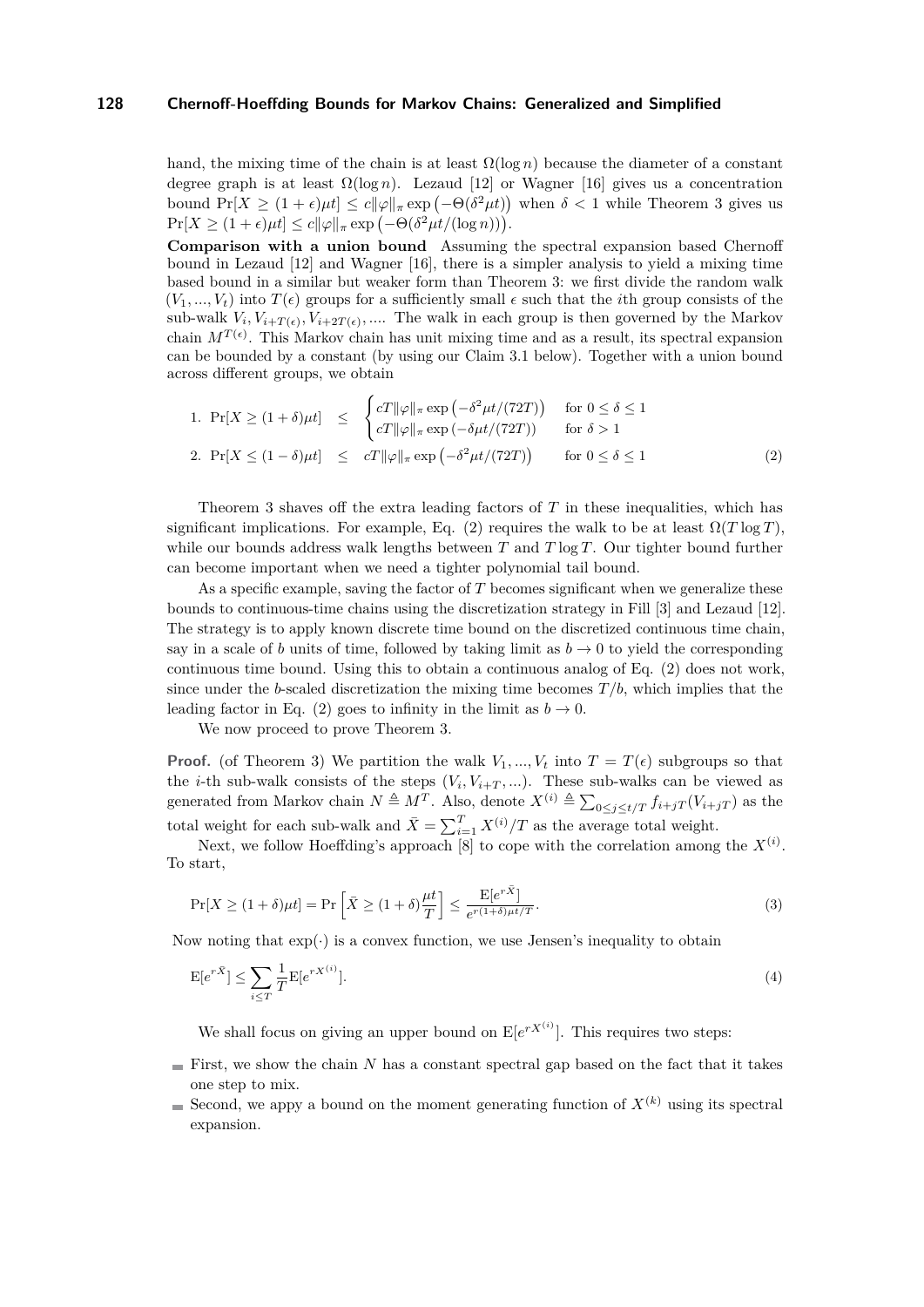Specifically, we shall prove the following claims, whose proofs will be deferred to the next two subsections.

<span id="page-5-0"></span>► Claim 3.1. Let *M* be a general ergodic Markov chain with  $\epsilon$ -mixing time  $T(\epsilon)$ . We have  $\lambda(M^{T(\epsilon)}) \leq \sqrt{2\epsilon}.$ 

<span id="page-5-1"></span> $\triangleright$  Claim 3.2. Let *M* be an ergodic Markov chain with state space [*n*], stationary distribution  $\pi$ , and spectral expansion  $\lambda = \lambda(M)$ . Let  $(V_1, \ldots, V_t)$  denote a *t*-step random walk on M starting from an initial distribution  $\varphi$  on [*n*], i.e.,  $V_1 \leftarrow \varphi$ . For every  $i \in [t]$ , let  $f_i : [n] \rightarrow [0, 1]$ be a weight function at step *i* such that the expected weight  $E_{v \leftarrow \pi}[f_i(v)] = \mu$  for all *i*. Define the total weight of the walk  $(V_1, \ldots, V_t)$  by  $X \triangleq \sum_{i=1}^t f_i(V_i)$ . There exists some constant *c* and a parameter  $r > 0$  that depends only on  $\lambda$  and  $\delta$  such that

1. 
$$
\frac{\mathbf{E}[e^{rX}]}{e^{r(1+\delta)\mu t}} \leq \begin{cases} c\|\varphi\|_{\pi} \exp\left(-\delta^2 (1-\lambda)\mu t/36\right) & \text{for } 0 \leq \delta \leq 1\\ c\|\varphi\|_{\pi} \exp\left(-\delta(1-\lambda)\mu t/36\right) & \text{for } \delta > 1. \end{cases}
$$
  
2. 
$$
\frac{\mathbf{E}[e^{-rX}]}{e^{-r(1-\delta)\mu t}} \leq c\|\varphi\|_{\pi} \exp\left(-\delta^2 (1-\lambda)\mu t/36\right) \quad \text{for } 0 \leq \delta \leq 1.
$$

Claim [3.1](#page-5-0) gives a bound on the spectral expansion of each sub-walk  $X^{(i)}$ , utilizing the fact that they have unit mixing times. Claim [3.2](#page-5-1) is a spectral version of Chernoff bounds for Markov chains. As stated previously, while similar results exist, we provide our own elementary proof of claim [3.2,](#page-5-1) both for completeness and because it may be of independent interest.

We now continue the proof assuming these two claims. Using Claim [3.1,](#page-5-0) we know  $\lambda(N) \leq \frac{1}{2}$ . Next, by Claim [3.2,](#page-5-1) for the *i*-th sub-walk, we have

$$
\frac{\mathbf{E}[e^{rX^{(i)}}]}{e^{r(1+\delta)\mu t/T}} \le \begin{cases} c\|\varphi M^i\|_{\pi} \exp\left(-\delta^2 \mu t/(72T)\right) & \text{for } 0 \le \delta \le 1\\ c\|\varphi M^i\|_{\pi} \exp\left(-\delta \mu t/(72T)\right) & \text{for } \delta > 1 \end{cases} \tag{5}
$$

for an appropriately chosen *r* (which depends only on  $\lambda$  and  $\delta$  and hence the same for all *i*). Note that  $M^i$  arises because  $X^{(i)}$  starts from the distribution  $\varphi M^i$ . On the other hand, notice that  $\|\varphi M^i\|_{\pi}^2 = \|\varphi^{\|} M^i\|_{\pi}^2 + \|\varphi^{\perp} M^i\|_{\pi}^2 \le \|\varphi^{\|}\|_{\pi}^2 + \lambda^2 (M^i) \|\varphi^{\perp}\|_{\pi}^2 \le \|\varphi\|_{\pi}^2$  (by using Lemma [5\)](#page-8-0), or in other words  $\|\varphi M^i\|_{\pi} \le \|\varphi\|_{\pi}$ . Together with [\(3\)](#page-4-1) and [\(4\)](#page-4-2), we obtain

$$
\Pr[X \ge (1+\delta)\mu t] \le \begin{cases} c\|\varphi\|_{\pi} \exp\left(-\delta^2 \mu t/(72T)\right) & \text{for } 0 \le \delta \le 1\\ c\|\varphi\|_{\pi} \exp\left(-\delta \mu t/(72T)\right) & \text{for } \delta > 1 \end{cases}
$$

This proves the first half of the theorem. The second case can be proved in a similar manner, namely that

$$
\Pr[X \le (1 - \delta)\mu t] \le \frac{\mathbb{E}[e^{-r\bar{X}}]}{e^{-r(1-\delta)\mu t/T}} \le \sum_{k=1}^{T} \frac{1}{T} \frac{\mathbb{E}[e^{-rX^{(k)}}]}{e^{-r(1-\delta)\mu t/T}} \le c \|\varphi\|_{\pi} \exp\left(-\delta^2 \mu t/(72T)\right)
$$

again by Jensen's inequality applied to  $\exp(\cdot)$ .

## **3.1 Mixing Time v.s. Spectral Expansion**

In this subsection we prove Claim [3.1.](#page-5-0) We remark that Sinclair [\[14\]](#page-10-13) presents a similar result for reversible Markov chains: for every parameter  $\varepsilon \in (0,1)$ ,

$$
\frac{1}{2} \frac{\lambda(M)}{1 - \lambda(M)} \log \frac{1}{2\varepsilon} \le T(\varepsilon),\tag{6}
$$

where  $T(\varepsilon)$  is the  $\varepsilon$ -mixing-time of M. However, in general it is impossible to get a bound on  $\lambda(M)$  based on mixing time information for general irreversible chains because a chain M

<span id="page-5-2"></span>
$$
\overline{}
$$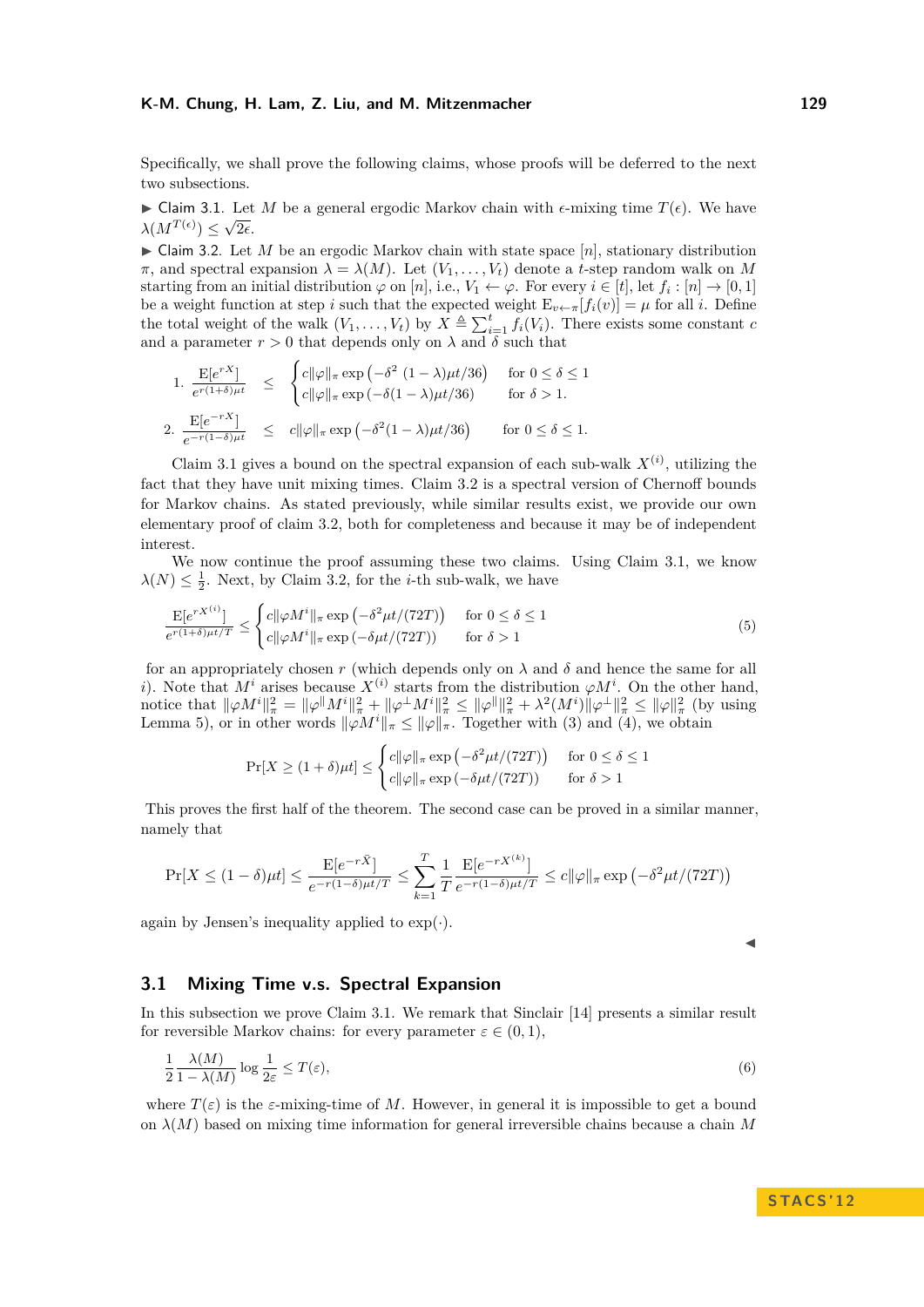can have  $\lambda(M) = 1$  but the *ε*-mixing-time of M is, say,  $T(\varepsilon) = 2$  for some constant  $\epsilon$  (and  $\lambda(M^2) \ll 1$ ).

In light of this issue, our proof of Claim [3.1](#page-5-0) depends crucially on the fact that  $M^{T(\varepsilon)}$  has mixing time 1, which, as we shall see, translates to a bound on its spectral expansion that holds regardless of reversibility. We need the following result on reversible Makrov chains, which is stronger result than Eq.  $(6)$  from [\[14\]](#page-10-13).

<span id="page-6-0"></span>**Lemma 4.** Let  $0 < \varepsilon \leq 1/2$  be a parameter. Let M be an ergodic reversible Markov chain *with*  $\varepsilon$ -mixing time  $T(\varepsilon)$  and spectral expansion  $\lambda(M)$ . It holds that  $\lambda(M) \leq (2\varepsilon)^{1/T(\varepsilon)}$ .

We remark that it appears possible to prove Lemma [4](#page-6-0) by adopting an analysis similar to Aldous' [\[1\]](#page-10-14), who addressed the continuous time case. We present an alternative proof that is arguably simpler; in particular, our proof does not use the spectral representation theorem as used in [\[1\]](#page-10-14) and does not involve arguments that take the number of steps to infinity.

**Proof.** (of Lemma [4\)](#page-6-0) Recall that for an ergodic reversible Markov chain *M*, it holds that  $\lambda(M^t) = \lambda^t(M)$  for every  $t \in \mathbb{N}$ . Hence, it suffices to show that  $\lambda(M^{T(\epsilon)}) \leq 2\epsilon$ . Also, recall that  $\lambda(M^{T(\epsilon)})$  is simply the second largest eigenvalue (in absolute value) of  $M^{T(\epsilon)}$ . Let *v* be the corresponding eigenvector, i.e. *v* satisfies  $vM^{T(\epsilon)} = \lambda(M^{T(\epsilon)})v$ . Since M is reversible, the entries of *v* are real-valued. Also, notice that *v* is a left eigenvector of *M* while  $(1, 1, ..., 1)^T$  is a right eigenvector of *M* (using the fact that each row of *M* sums to one). Furthermore, *v* and  $(1, ..., 1)^T$  do not share the same eigenvalue. So we have  $\langle v, (1, ..., 1)^T \rangle = 0$ , i.e.  $\sum_i v_i = 0$ . Therefore, by scaling *v*, we can assume w.l.o.g. that  $x \triangleq v + \pi$  is a distribution. We have the following claim.

<span id="page-6-1"></span> $\triangleright$  Claim 3.3. Let *x* be an arbitrary initial distribution. Let *M* be an ergodic Markov chain with stationary distribution  $\pi$  and mixing time  $T(\epsilon)$ . We have  $\|x M^{T(\epsilon)} - \pi\|_{TV} \leq 2\epsilon \|x - \pi\|_{TV}$ .

The key idea for proving this claim is to split the difference  $x-\pi$  into positive and negative components, and analyze  $||xM^{T(\epsilon)} - \pi||_{TV} = ||(x - \pi)M^{T(\epsilon)}||_{TV}$  using these components together with a rescaling to transform the components into probability distributions and then invoke the definition of mixing time. Details are available in the full version of this paper.

By Claim [3.3,](#page-6-1)  $||xM^{T(\varepsilon)} - \pi||_{TV} \leq 2\varepsilon ||x - \pi||_{TV}$ , i.e.  $||xM^{T(\varepsilon)} - \pi||_1 \leq 2\varepsilon ||x - \pi||_1$ . Observing that  $(xM^{T(\varepsilon)} - \pi)$  and  $(x - \pi)$  are simply  $\lambda(M^{T(\varepsilon)})v$  and *v*, the above inequality means  $\lambda(M^{T(\varepsilon)})\|v\|_1 \leq 2\varepsilon\|v\|_1$ , which implies  $\lambda(M^{T(\varepsilon)}) \leq 2\varepsilon$ , as desired.

**Proof.** (of Claim [3.1\)](#page-5-0) The idea is to reduce to the reversible case by considering the reversiblization of  $M^{T(\varepsilon)}$ . Let  $\tilde{M}^{T(\varepsilon)}$  be the time reversal of  $M^{T(\varepsilon)}$ , and  $R \triangleq M^{T(\varepsilon)} \tilde{M}^{T(\varepsilon)}$  be the reversiblization of  $M^{T(\varepsilon)}$ . By Claim [3.1,](#page-5-0)  $\lambda(M^{T(\varepsilon)}) = \sqrt{\lambda(R)}$ . Let us recall (from Section [2\)](#page-2-0) that *M*,  $M^{T(\varepsilon)}$ , and  $\tilde{M}^{T(\varepsilon)}$  all share the same stationary distribution  $\pi$ . Next, we claim that the *ε*-mixing-time of *R* is 1. This is because  $\|\varphi M^{T(\varepsilon)}\tilde{M}^{T(\varepsilon)} - \pi\|_{TV} \le \|\varphi M^{T(\varepsilon)} - \pi\|_{TV} \le \varepsilon$ , where the second inequality uses the definition of  $T(\varepsilon)$  and the first inequality holds since any Markov transition is a contraction mapping: for any Markov transition, say  $S = (s(i, j)),$ and any vector  $x$ ,  $||xS||_1 = \sum_j |\sum_i x_i s(i,j)| \le \sum_j \sum_i |x_i| s(i,j) = \sum_i |x_i| = ||x||_1$ ; putting  $x = \varphi M^T(\varepsilon) - \pi$  and  $S = \tilde{M}^T(\varepsilon)$  gives the first inequality. Now, by Lemma [4,](#page-6-0)  $\lambda(R) \leq 2\varepsilon$ , and hence  $\lambda(M^{T(\varepsilon)}) = \sqrt{\lambda(R)} \leq \sqrt{2\varepsilon}$ , as desired.

## **3.2 Bounding the Moment Generating Function**

We now prove Claim [3.2.](#page-5-1) We focus on the first inequality in the claim; the derivation of the second inequality is similar.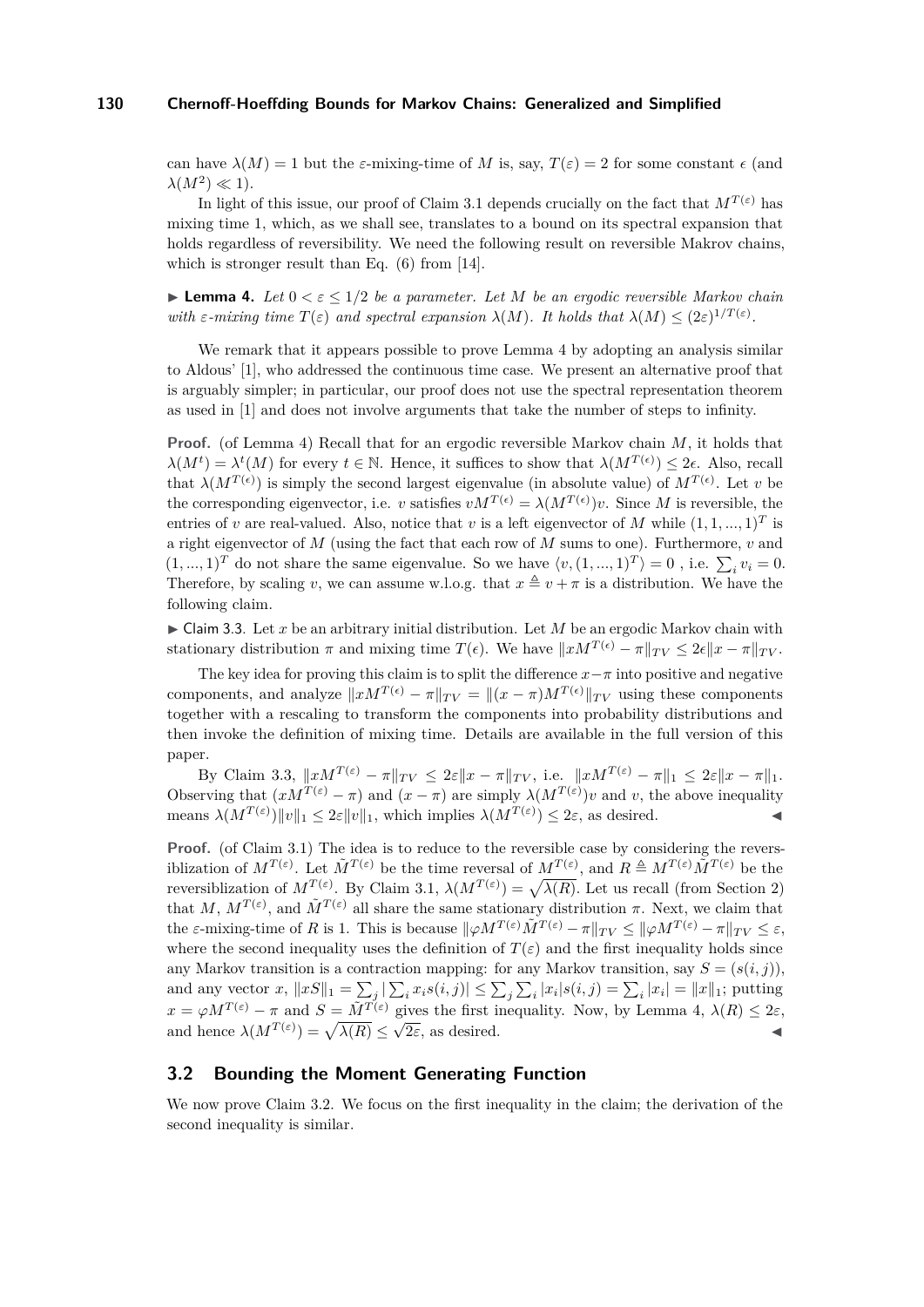Claim [3.2](#page-5-1) leads directly to a spectral version of the Chernoff bound for Markov chains. Lezaud  $[12]$  and Wagner  $[16]$  give similar results for the case where  $f_i$  are the same for all *i*. The analysis of [\[16\]](#page-11-2) in particular can be extended to the case where the functions  $f_i$  are different. Here we present an alternative analysis and along the way will discuss the merit of our approach compared to the previous proofs.

Recall that we define  $X = \sum_{i=1}^{t} f_i(V_i)$ . We start with the following observation, which has been used previously [\[7,](#page-10-4) [12,](#page-10-3) [16\]](#page-11-2):

<span id="page-7-0"></span>
$$
E[e^{rX}] = \|\varphi P_1 M P_2 ... M P_t\|_1,\tag{7}
$$

where the  $P_i$  are diagonal matrices with diagonal entries  $(P_i)_{j,j} \triangleq e^{r f_i(j)}$  for  $j \in [n]$ . One can verify this fact by observing that each walk  $V_1, \ldots, V_t$  is assigned the corresponding probability in the product of *M*'s with the appropriate weight  $e^{r \sum_i f_i(V_i)}$ .

For ease of exposition, let us assume  $P_i$  are all the same at this moment. Let  $P =$  $P_1 = ... = P_t$ , then [\(7\)](#page-7-0) becomes  $\|\varphi(PM)^{t-1}P\|_1 = \langle \varphi(PM)^{t-1}P, \pi \rangle_{\pi} = \langle \varphi(PM)^{t}, \pi \rangle_{\pi} =$  $\|\varphi(PM)^t\|_1$  (see Lemma [5](#page-8-0) below). Up to this point, our analysis is similar to previous work [\[5,](#page-10-0) [12,](#page-10-3) [7,](#page-10-4) [16\]](#page-11-2). Now there are two natural possible ways of bounding  $\|\varphi(PM)^t\|_1 =$  $\langle \varphi(PM)^t, \pi \rangle_{\pi}$ .

- **Approach 1. Bounding the spectral norm of the matrix** *PM***.** In this approach, we observe that  $\langle \varphi(PM)^t, \pi \rangle_{\pi} \leq ||\varphi||_{\pi} ||PM||_{\pi}^t$  where  $||PM||_{\pi}$  is the operator norm of the matrix *PM* induced by  $\|\cdot\|_{\pi}$  (see, for example, the proof of Theorem 1 in [\[16\]](#page-11-2)). This method decouples the effect of each *PM* as well as the initial distribution. When *M* is reversible,  $\|PM\|_{\pi}$  can be bounded through Kato's spectral perturbation theory [\[5,](#page-10-0) [12,](#page-10-3) [11\]](#page-10-2). Alternatively, Wagner [\[16\]](#page-11-2) tackles the variational description of  $\|PM\|_{\pi}$  directly, using only elementary techniques, whose analysis can be generalized to irreversible chains.
- **Approach 2.** Inductively giving a bound for  $x(PM)^i$  for all  $i \leq t$ . In this approach, we do not decouple the product  $\varphi(PM)^t$ . Instead, we trace the change of the vector  $\varphi(PM)^i$  for each  $i \leq t$ . As far as we know, only Healy [\[7\]](#page-10-4) adopts this approach and his analysis is restricted to regular graphs, where the stationary distribution is uniform. His analysis also does not require perturbation theory.

Our proof here generalizes the second approach to any ergodic chains by only using elementary methods. We believe this analysis is more straightforward for the following reasons. First, directly tracing the change of the vector  $\varphi(PM)^i$  for each step keeps the geometric insight that would otherwise be lost in the decoupling analysis as in [\[12,](#page-10-3) [16\]](#page-11-2). Second, our analysis studies both the reversible and irreversible chains in a unified manner. We *do not* use the reversiblization technique to address the case for irreversible chains. While the reversiblization technique is a powerful tool to translate an irreversible Markov chain problem into a reversible chain problem, this technique operates in a blackbox manner; proofs based on this technique do not enable us to directly measure the effect of the operator *PM*.

We now continue our analysis by using a framework similar to the one presented by Healy  $[7]$ . We remind the reader that we no longer assume  $P_i$ 's are the same. Also, recall that  $\mathbb{E}[e^{rX}] = ||\varphi P_1 M P_2 ... M P_t||_1 = \langle \varphi P_1 M P_2 ... M P_t, \pi \rangle_{\pi} = ||(\varphi P_1 M P_2 ... M P_t)^{\parallel}||_{\pi}$ . Let us briefly review the strategy from [\[7\]](#page-10-4).

First, we observe that an arbitrary vector  $x$  in  $\mathbb{R}^n$  can be decomposed into its *parallel* component (with respect to  $\pi$ )  $x^{\parallel} = \langle x, \pi \rangle \pi$  and the *perpendicular* component  $x^{\perp} = x - x^{\parallel}$ in the  $L_{\pi}$  space. This decomposition helps tracing the difference (in terms of the norm) between each pair of  $\varphi P_1 M \dots P_i M$  and  $\varphi P_1 M \dots P_{i+1} M$  for  $i \leq t$ , i.e. two consecutive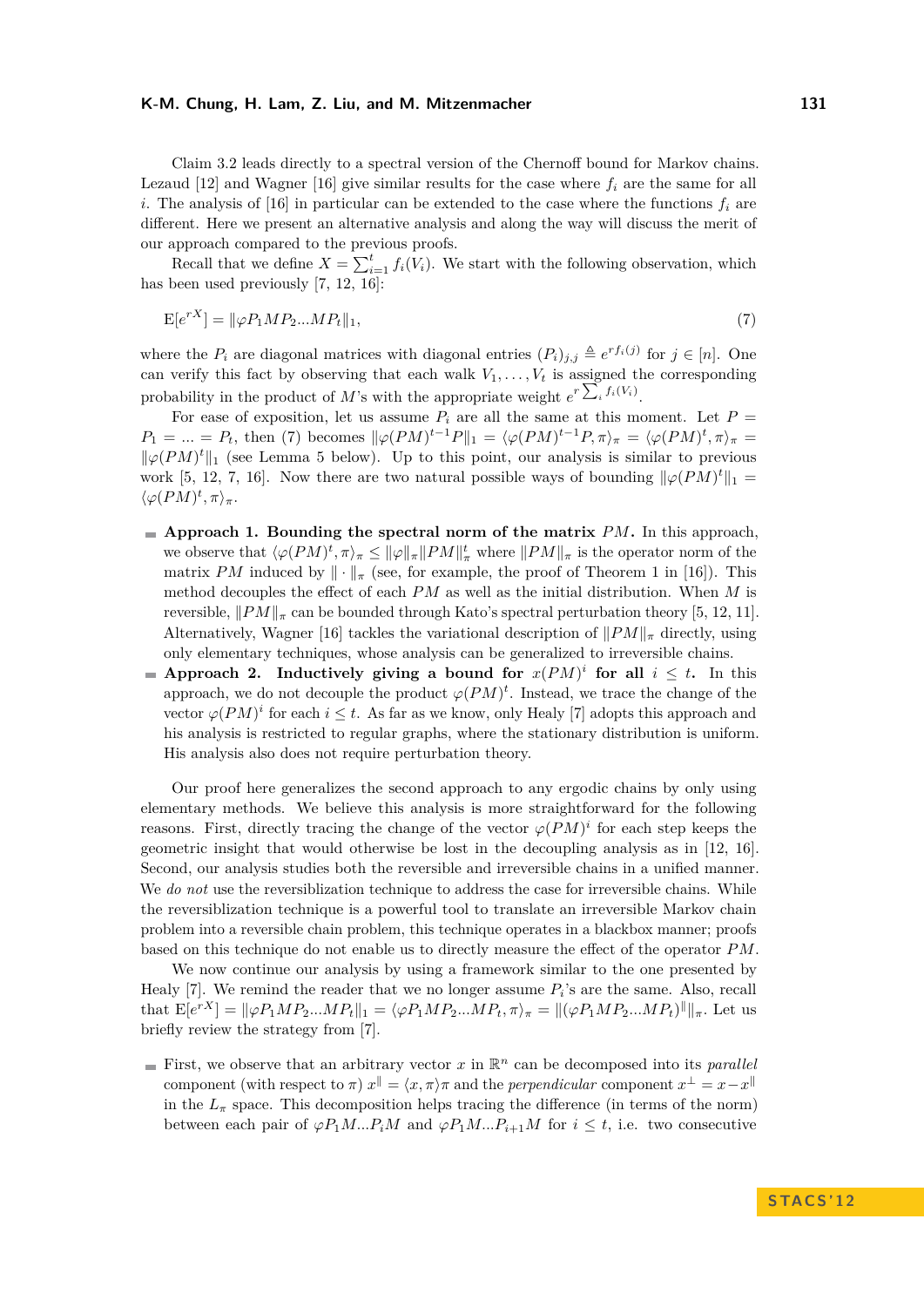steps of the random walk. For this purpose, we need to understand the *effects of the linear operators M* and *P<sup>i</sup>* when they are applied to an arbitrary vector.

Second, after we compute the difference between each pair  $xP_1M...P_iM$  and  $xP_1M...P_{i+1}M$ , we set up a *recursive relation*, the solution of which yields the Chernoff bound.

We now follow this step step framework to prove Claim [3.2](#page-5-1)

**The effects of the** *M* **and**  $P_i$  **operators** Our way of tracing the vector  $\varphi P_1 M P_2 ... M P_t$ relies on the following two lemmas.

<span id="page-8-0"></span>I **Lemma 5. (The effect of the** *M* **operator)** *Let M be an ergodic Markov chain with state space* [*n*]*, stationary distribution*  $\pi$ *, and spectral expansion*  $\lambda = \lambda(M)$ *. Then* 

- **1.**  $πM = π$ .
- **2.** For every vector *y* with  $y \perp \pi$ , we have  $yM \perp \pi$  and  $||yM||_{\pi} \leq \lambda ||y||_{\pi}$ .

Note that Lemma [5](#page-8-0) is immediate from the definitions of  $π$  and  $λ$ .

<span id="page-8-1"></span>I **Lemma 6. (The effect of the** *P* **operator)** *Let M be an ergodic Markov chain with state space* [*n*] *and stationary distribution*  $\pi$ *. Let*  $f : [n] \rightarrow [0,1]$  *be a weight function with*  $E_{v \leftarrow \pi}[f(v)] = \mu$ . Let P be a diagonal matrix with diagonal entries  $P_{j,j} \triangleq e^{r f(j)}$  for  $j \in [n]$ , *where r is a parameter satisfying*  $0 \le r \le 1/2$ *. Then* 

- **1.**  $\|(\pi P)^{\|\|_{\pi}} \leq 1 + (e^r 1)\mu$ .
- 2.  $\|(\pi P)^{\perp}\|_{\pi} \leq 2r\sqrt{\mu}$ .
- **3.** For every vector  $y \perp \pi$ ,  $||(yP)^{\parallel}||_{\pi} \leq 2r \sqrt{\mu} ||y||_{\pi}$ .
- **4.** For every vector  $y \perp \pi$ ,  $\|(yP)^{\perp}\|_{\pi} \leq e^r \|y\|_{\pi}$

Items 1 and 4 of Lemma [6](#page-8-1) state that *P* can stretch both the perpendicular and parallel components along their original directions moderately. Specifically, a parallel vector is stretched by at most a factor of  $(1 + (e^r - 1)\mu) \approx 1 + O(r\mu)$  and a perpendicular vector is stretched by a factor of at most  $e^r \approx 1 + O(r)$ . (Recall *r* will be small.) On the other hand, items 2 and 3 of the lemma state that P can create a new perpendicular component from a parallel component and vice versa, but the new component is of a much smaller size compared to the original component (i.e. only of length at most  $2r\sqrt{\mu}$  times the original component).

We note that the key improvement of our analysis (which can be found in the full version of this work) over that of Healy [\[7\]](#page-10-4) stems from items 2 and 3 of Lemma [6.](#page-8-1) Healy [\[7\]](#page-10-4) proved a bound with a factor of  $(e^r - 1)/2 = O(r)$  for both items for the special case of undirected and regular graphs. Our quantitative improvement to  $O(r\sqrt{\mu})$  (which is tight) is the key for us to prove a multiplicative Chernoff bound without any restriction on the spectral expansion of *M*.

**Recursive analysis** We now provide a recursive analysis for the terms  $xP_1M...MP_i$  for  $i \leq t$  based on our understanding of the effects from the linear operators *M* and  $P_i$ . This completes the proof for Claim [3.2.](#page-5-1)

**Sketch of proof of Claim [3.2.](#page-5-1)** First, recall that

$$
E[e^{rX}] = ||(\varphi P_1 M P_2 ... M P_t)^{\parallel}||_{\pi} = ||(\varphi P_1 M P_2 ... M P_t M)^{\parallel}||_{\pi} = \left\| \left( \varphi \prod_{i=1}^t (P_i M) \right)^{\parallel} \right\|_{\pi}
$$

where the second equality comes from Lemma [5.](#page-8-0) Our choice of *r* is  $r = \min\{1/2, \log(1/\lambda)/2, 1-\}$  $\sqrt{\lambda}$ ,  $(1 - \lambda)\delta/18$ . We shall explain how we make such a choice as we walk through our analysis.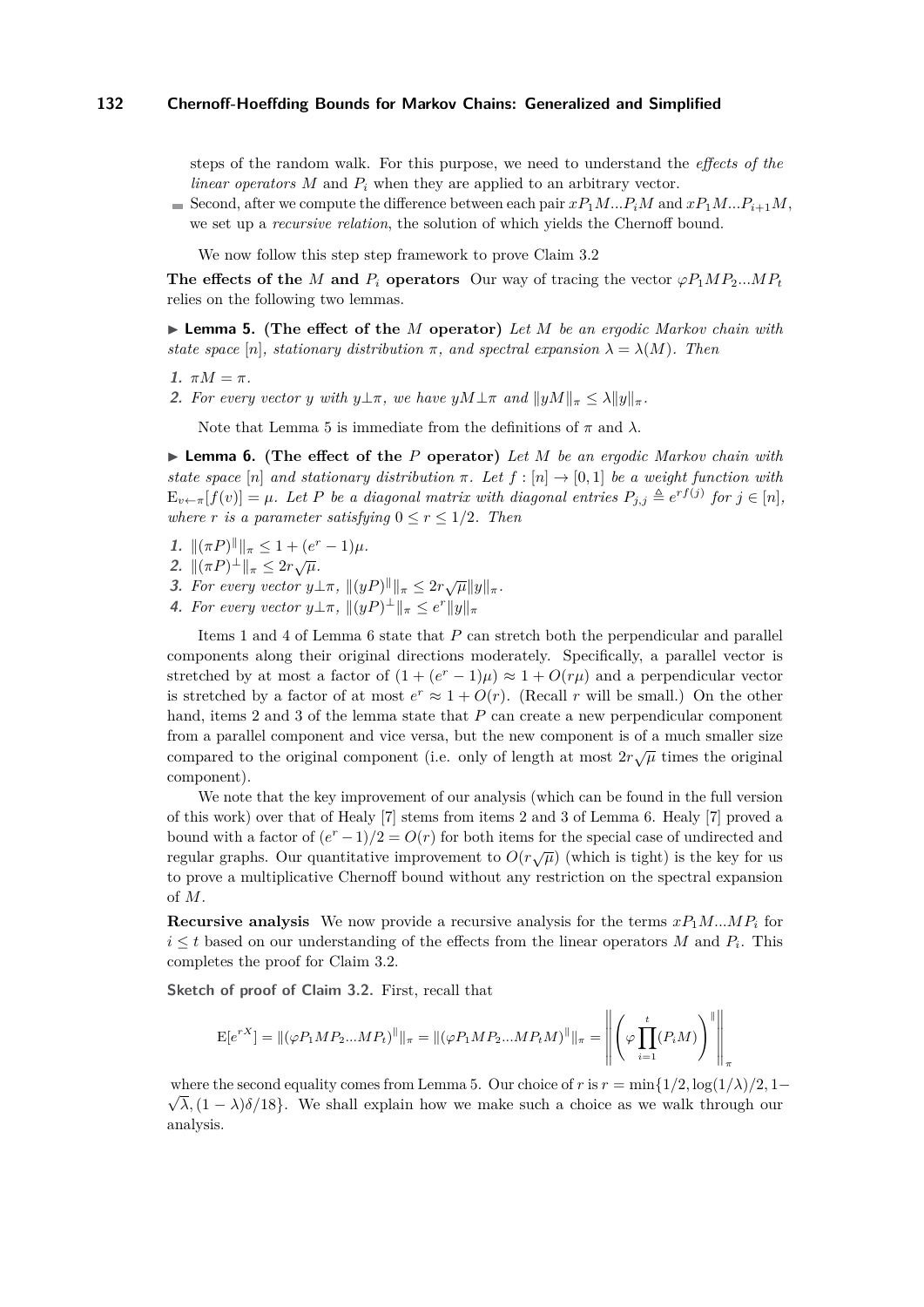We now trace the *π*-norm of both parallel and perpendicular components of the random walk for each application of  $P_iM$ . Let  $z_0 \triangleq \varphi$  and  $z_i = z_{i-1}P_iM$  for  $i \in [t]$ . By triangle inequality and Lemma [5](#page-8-0) and [6,](#page-8-1) for every  $i \in [t]$ ,

$$
\begin{aligned} \|z_i^{\parallel}\|_{\pi} &= \|(z_{i-1}P_iM)^{\parallel}\|_{\pi} = \|((z_{i-1}^{\parallel} + z_{i-1}^{\perp})P_iM)^{\parallel}\|_{\pi} &\leq \quad \|(z_{i-1}^{\parallel}P_iM)^{\parallel}\|_{\pi} + \|(z_{i-1}^{\perp}P_iM)^{\parallel}\|_{\pi} \\ &\leq \quad (1 + (e^r - 1)\mu) \, \|z_{i-1}^{\parallel}\|_{\pi} + (2r\sqrt{\mu}) \, \|z_{i-1}^{\perp}\|_{\pi}, \end{aligned}
$$

and similarly,

$$
\begin{array}{rl} \|z_i^\perp\|_\pi\leq \|(z_{i-1}^\parallel P_iM)^\perp\|_\pi+\|(z_{i-1}^\perp P_iM)^\perp\|_\pi & \leq \|(2r\lambda\sqrt\mu)\,\|z_{i-1}^\parallel\|_\pi+(e^r\lambda)\,\|z_{i-1}^\perp\|_\pi\\ & \leq \|(2r\lambda\sqrt\mu)\,\|z_{i-1}^\parallel\|_\pi+\sqrt\lambda\|z_{i-1}^\perp\|_\pi, \end{array}
$$

where the last inequality holds when  $r \leq (1/2) \log(1/\lambda)$  i.e.  $e^r \leq 1/\sqrt{\lambda}$ *λ*. The reason to require  $r \leq (1/2) \log(1/\lambda)$  is that we can guarantee the perpendicular component is *shrinking* require  $r \leq (1/2) \log(1/\lambda)$  is that we can<br>(by a factor of  $\sqrt{\lambda} < 1$ ) after each step.

Now let  $\alpha_0 = \|z_0\|_{\pi} = 1$  and  $\beta_0 = \|z_0^{\perp}\|_{\pi}$ , and define for  $i \in [t]$ ,

$$
\alpha_i = (1 + (e^r - 1)\mu) \alpha_{i-1} + (2r\sqrt{\mu}) \beta_{i-1}
$$
 and  $\beta_i = (2r\lambda\sqrt{\mu}) \alpha_{i-1} + \sqrt{\lambda}\beta_{i-1}$ .

One can prove by induction easily that  $||z_i||$  $\|f\|_{\pi} \leq \alpha_i$  and  $\|z_i^{\perp}\|_{\pi} \leq \beta_i$  for every  $i \in [t],$ and  $\alpha_i$ 's are strictly increasing. Therefore, bounding the moment generating function  $E[e^{rX}] = ||z_t^{\parallel}||_{\pi} \leq \alpha_t$  boils down to bounding the recurrence relation for  $\alpha_i$  and  $\beta_i$ .

Observe that in the recurrence relation, only the coefficient  $(1 + (e^r - 1)\mu) > 1$  while the Coserve that in the recurrence relation, only the coefficient  $(1 + (e - 1)\mu) > 1$  while the remaining coefficients  $(2r\sqrt{\mu})$ ,  $(2r\sqrt{\mu})$ , and  $\sqrt{\lambda}$  are all less than 1 if *r* is chosen sufficiently small. This suggests, intuitively,  $\alpha_i$ 's terms will eventually dominate. This provides us a guide to reduce the recurrence relation to a single variable. In particular, one can show that  $\beta_i \leq 2r\left(\sum_{j=0}^{i-1} \sqrt{\lambda^{j+2}\mu}\right) \alpha_{i-1} +$ √  $\lambda^{i}\beta_{0}$  for every  $i \in [t]$ , by expanding the recurrence relation and using the fact that  $\alpha_i$ 's are increasing. Also, by substituting  $\beta_{i-1}$ , we get  $\alpha_1 \leq (1 + (e^r (1)\mu$  +  $2r\sqrt{\mu\beta_0}$  and  $\alpha_i \leq \left(1 + (e^r - 1)\mu + 4r^2\sqrt{\mu}\left(\sum_{j=0}^{i-2}\sqrt{\lambda^{j+2}\mu}\right)\right)\alpha_{i-1} + 2r\sqrt{\lambda^{i-1}\mu\beta_0}$  for every  $2 \leq i \leq t$ . One can then show that

$$
\alpha_t \le \left(1 + \frac{8r\sqrt{\mu}\beta_0}{1-\lambda}\right) \left(1 + (e^r - 1)\right) \prod_{i=2}^t \left(1 + (e^r - 1)\mu + 4r^2\sqrt{\mu} \left(\sum_{j=0}^{i-2} \sqrt{\lambda^{j+2}\mu}\right)\right)
$$

which can be further shown to be bounded by

$$
2\max\left\{1,\frac{8r\sqrt{\mu}}{1-\lambda}\right\}\|\varphi\|_{\pi}\exp\left\{\left((e^r-1)+\frac{8r^2}{(1-\lambda)}\right)\mu t\right\}.
$$

through elementary analysis. Recall that our goal is to choose an *r* to bound  $E[e^{rX}]/e^{r(1+\delta)\mu t}$ . Choosing  $r = \min\{1/2, \log(1/\lambda)/2, 1 - \sqrt{\lambda}, (1 - \lambda)\delta/18\} = (1 - \lambda)\delta/18$ , we complete the proof of Claim [3.2.](#page-5-1)  $\blacktriangleleft$ 

Before completing this subsection, we make a final remark. Our proof also works even for the case  $E_{\pi}[f_i(v)]$  are *different* for different values of *i*, which results in a more general Chernoff type bound based on spectral expansions. This more general result, as far as we know, has not been noted in existing literatures with the exception of Healy [\[7\]](#page-10-4), who gave a Chernoff bound of this kind with stronger assumptions for regular graphs, although the analysis given by Lezaud [\[12\]](#page-10-3) or Wagner [\[16\]](#page-11-2) also appears to be generalizable as well. On the other hand, this strengthened result of Claim [3.2](#page-5-1) does not seem to be sufficient to remove the requirement that  $E_{\pi}[f_i(v)]$  are the same for Theorem [3.](#page-3-0)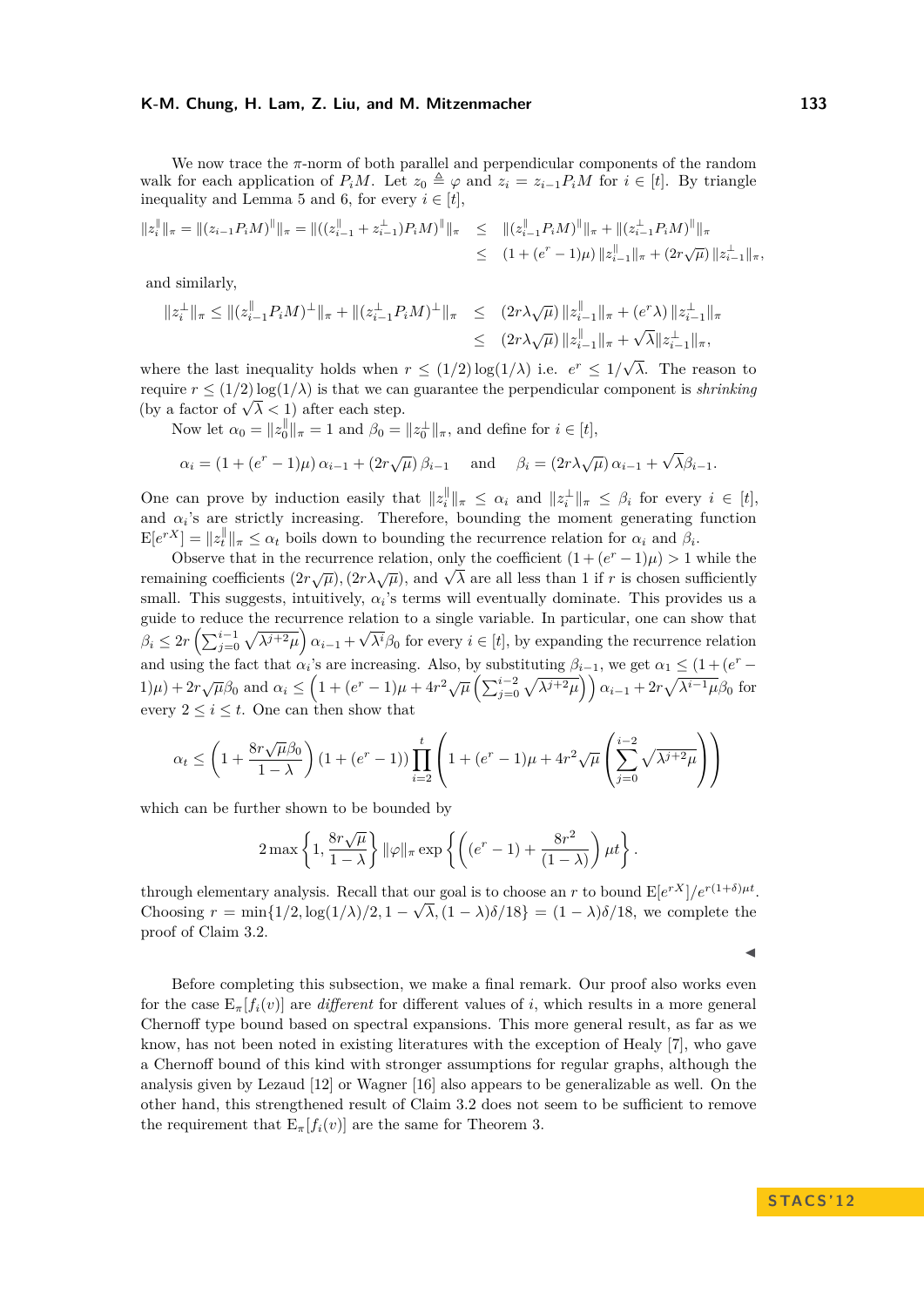## **3.3 Continuous Time Case**

We now generalize our main result to cover the continuous time chains. The analysis is similar to the one presented by Lezaud [\[12\]](#page-10-3) and is presented in the full version of this paper.

**► Theorem 7.** Let  $Λ$  be the generator of an ergodic continuous time Markov chain with *state space* [*n*] *and mixing time*  $T = T(\epsilon)$ *. Let*  $\{v_t : t \in \mathbb{R}^+\}$  *be a random walk on the chain starting from an initial distribution*  $\varphi$  *such that*  $v_t$  *represents the state where the walk stay at time t.* Let  $\{f_t : [n] \to [0,1] \mid t \in \mathbf{R}^+\}$  *be a family of functions such that*  $\mu = \mathrm{E}_{v \leftarrow \pi}[f_t(v)]$ for all t. Define the weight over the walk  $\{v_s : s \in \mathbf{R}^+\}$  up to time t by  $X_t \triangleq \int_0^t f_s(v_s) ds$ . *There exists a constant c such that*

*1.*  $Pr[X \geq (1+\delta)\mu t] \leq$  $\int c \|\varphi\|_{\pi} \exp\left(-\delta^2 \mu t/(72T)\right)$  *for*  $0 \le \delta \le 1$  $c\|\varphi\|_{\pi} \exp(-\delta \mu t/(72T))$  *for*  $\delta > 1$ 2.  $\Pr[X \le (1 - \delta)\mu t] \le c \|\varphi\|_{\pi} \exp\left(-\delta^2 \mu t/(72T)\right) \quad \text{for } 0 \le \delta \le 1$ 

#### **References**

- <span id="page-10-14"></span>**1** D. Aldous. Some inequalities for reversible markov chains. *Journal of London Mathematical Society*, 25:564–576, 1982.
- <span id="page-10-8"></span>**2** K. Avrachenkov, B. Ribeiro, and D. Towsley. Improving random walk estimation accuracy with uniform restart. In *7th Workshop on Algorithms and Models for the Web Graphs (WAW 2010)*, 2010.
- <span id="page-10-11"></span>**3** A. Fill. Eigenvalue bounds on convergence to stationarity for nonreversible markov chains, with an application to the exclusion process. *Annals of Applied Probability*, 1, Number 1:62–87, 1991.
- <span id="page-10-10"></span>**4** A. Frieze, P. Melsted, and M. Mitzenmacher. An analysis of random-walk cuckoo hashing. *SIAM Journal of Computing*, 2011.
- <span id="page-10-0"></span>**5** D. Gillman. A chernoff bound for random walks on expander graphs. *SIAM Journal on Computing*, 27(4), 1997.
- <span id="page-10-7"></span>**6** O. Goldreich and D. Ron. On testing expansion in bounded degree graphs. *Electronic Colloquium on Computational Complexity (ECCC)*, 2000.
- <span id="page-10-4"></span>**7** A. Healy. Randomness efficient sampling within  $nc^1$ . *Computational Complexity*, 17(1), 2008.
- <span id="page-10-12"></span>**8** W. Hoeffding. Probability inequalities for sums of bounded random variables. *Journal of the American Statistical Association*, 58(301):13–30, 1963.
- <span id="page-10-5"></span>**9** M. Jerrum and A. Sinclair. *The Markov chain Monte Carlo method: an approach to approximate counting and integration*. PWS Publishing, Boston, MA, USA, 1996.
- <span id="page-10-1"></span>**10** N. Kahale. Large deviation bounds for markov chains. *Combinatorics, Probability, and Computing*, 6(4), 1997.
- <span id="page-10-2"></span>**11** C. A. Leon and F. Perron. Optimal hoeffding bounds for discrete reversible markov chains. *Annals of Applied Probability*, 14(2), 2004.
- <span id="page-10-3"></span>**12** P. Lezaud. Chernoff-type bound for finite markov chains. *Annals of Applied Probability*, 8(3):849–867, 1998.
- <span id="page-10-9"></span>**13** A Mohaisen, A. Yun, and Y Kim. Measuring the mixing time of social graphs. In *IMC'10 Proceedings of the 10th Annual Conference on Internet Measurement*, 2010.
- <span id="page-10-13"></span>**14** A. Sinclair. Improved bounds for mixing rates of markov chains and multicommodity flow. *Combinatorics, Probability, and Computing*, 1:351–370, 1992.
- <span id="page-10-6"></span>**15** C. Tekin and M. Liu. Online algorithms for the multi-armed bandit problem with markovian rewards. In *48th Annal Allerton Conference on Communication, Control, and Computing (Allerton)*, 2010.